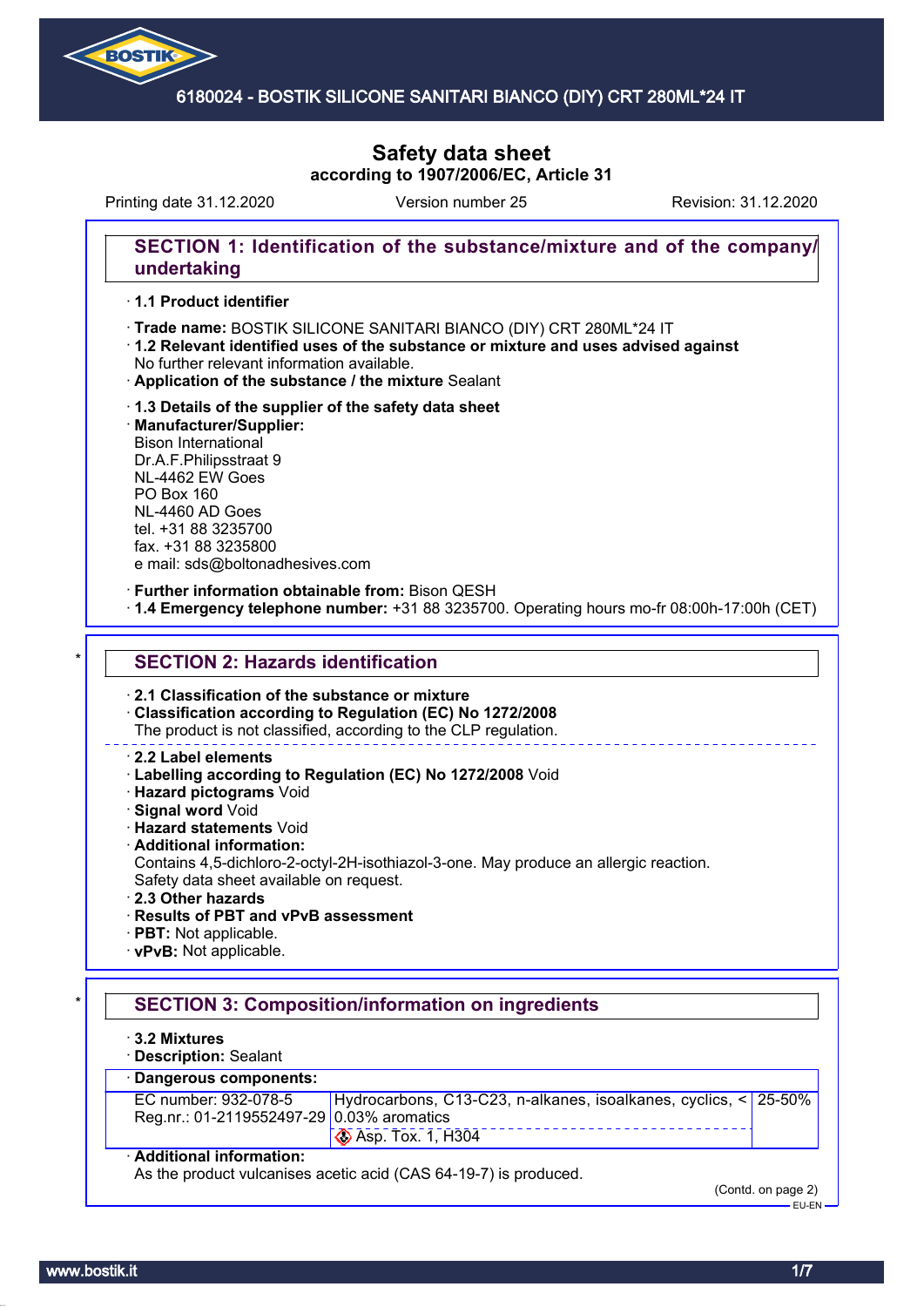

## **Safety data sheet according to 1907/2006/EC, Article 31**

Printing date 31.12.2020 **Revision: 31.12.2020** Version number 25 Revision: 31.12.2020

(Contd. of page 1)

Trade name: BOSTIK SILICONE SANITARI BIANCO (DIY) CRT 280ML\*24 IT

For the wording of the listed hazard phrases refer to section 16.

### **SECTION 4: First aid measures**

- · **4.1 Description of first aid measures**
- · **General information:** No special measures required.
- · **After inhalation:**

Supply fresh air; consult doctor in case of complaints.

- No special measures required.
- · **After skin contact:** Generally the product does not irritate the skin.
- · **After eye contact:** Rinse opened eye for several minutes under running water.
- · **After swallowing:** If symptoms persist consult doctor.
- · **4.2 Most important symptoms and effects, both acute and delayed** No further relevant information available.
- · **4.3 Indication of any immediate medical attention and special treatment needed** No further relevant information available.
- **SECTION 5: Firefighting measures**
- · **5.1 Extinguishing media**
- · **Suitable extinguishing agents:** Use fire extinguishing methods suitable to surrounding conditions.
- · **5.2 Special hazards arising from the substance or mixture**
- No further relevant information available.
- · **5.3 Advice for firefighters**
- · **Protective equipment:** No special measures required.

### **SECTION 6: Accidental release measures**

- · **6.1 Personal precautions, protective equipment and emergency procedures** Not required.
- · **6.2 Environmental precautions:** Do not allow to enter sewers/ surface or ground water.
- · **6.3 Methods and material for containment and cleaning up:**

Send for recovery or disposal in suitable receptacles.

Absorb with liquid-binding material (sand, diatomite, acid binders, universal binders, sawdust).

- · **6.4 Reference to other sections**
- No dangerous substances are released.

See Section 7 for information on safe handling.

See Section 8 for information on personal protection equipment.

See Section 13 for disposal information.

## **SECTION 7: Handling and storage**

- · **7.1 Precautions for safe handling** No special precautions are necessary if used correctly.
- · **Information about fire and explosion protection:** No special measures required.

· **7.2 Conditions for safe storage, including any incompatibilities**

· **Storage:**

· **Requirements to be met by storerooms and receptacles:** No special requirements.

· **Information about storage in one common storage facility:** Not required.

(Contd. on page 3) EU-EN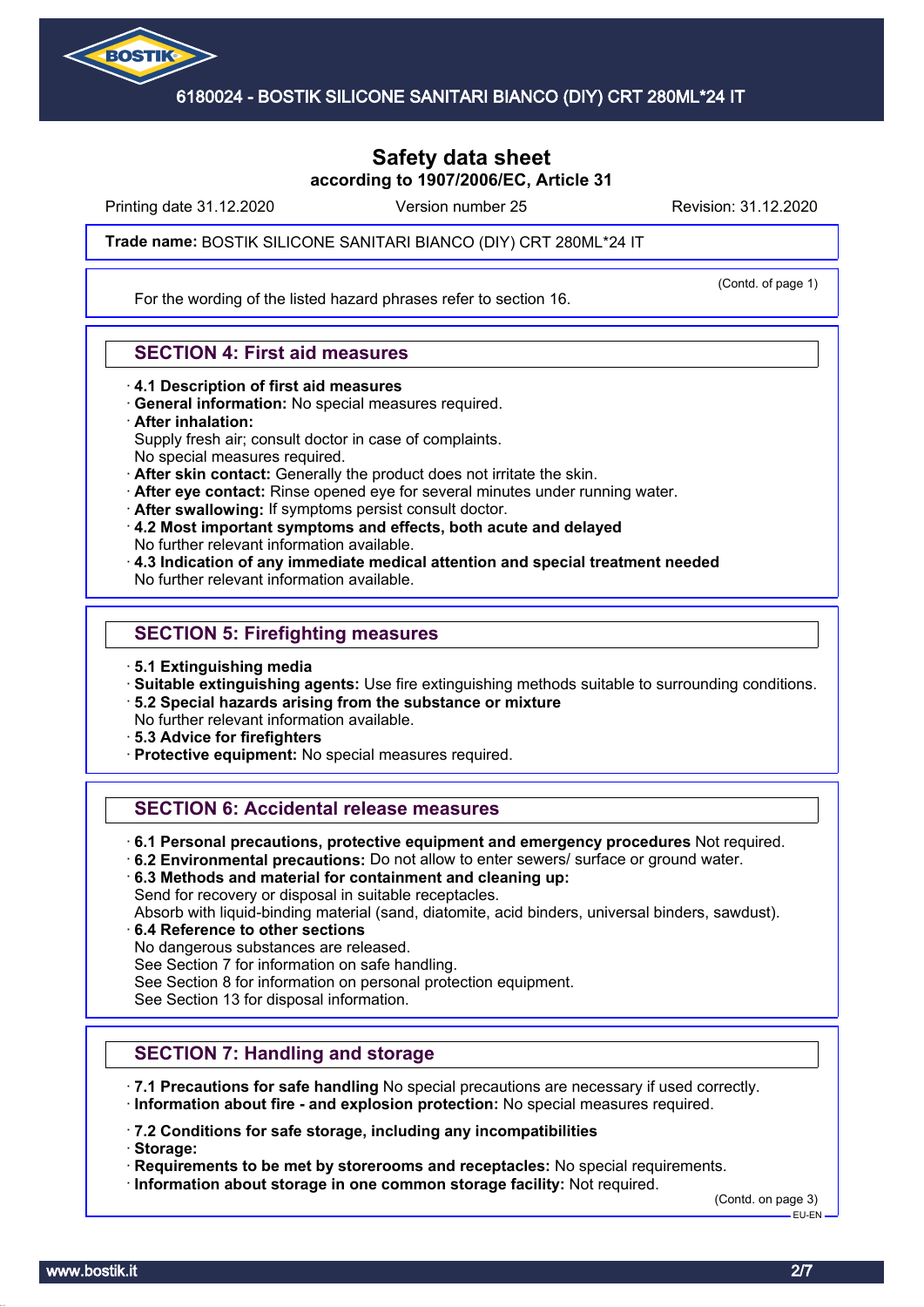

## **Safety data sheet according to 1907/2006/EC, Article 31**

Printing date 31.12.2020 **Revision: 31.12.2020** Version number 25 Revision: 31.12.2020

(Contd. of page 2)

#### Trade name: BOSTIK SILICONE SANITARI BIANCO (DIY) CRT 280ML\*24 IT

· **Further information about storage conditions:** None.

· **Storage class:** 12

· **7.3 Specific end use(s)** No further relevant information available.

### **SECTION 8: Exposure controls/personal protection**

· **Additional information about design of technical facilities:** No further data; see item 7.

- · **8.1 Control parameters**
- · **Ingredients with limit values that require monitoring at the workplace:**

The product does not contain any relevant quantities of materials with critical values that have to be monitored at the workplace.

- · **Additional information:** The lists valid during the making were used as basis.
- · **8.2 Exposure controls**
- · **Personal protective equipment:**
- · **General protective and hygienic measures:**

The usual precautionary measures are to be adhered to when handling chemicals. Wash hands before breaks and at the end of work.

- · **Respiratory protection:** Not required.
- · **Protection of hands:**

The glove material has to be impermeable and resistant to the product/ the substance/ the preparation.

Selection of the glove material on consideration of the penetration times, rates of diffusion and the degradation

#### · **Material of gloves**

Recommended thickness of the material: > 0,12 mm

- Nitrile rubber, NBR
- · **Penetration time of glove material**
- For the mixture of chemicals mentioned below the penetration time has to be at least 10 minutes (Permeation according to EN 374 Part 3: Level 1).
- · **Eye protection:** Goggles recommended during refilling

| 9.1 Information on basic physical and chemical properties<br><b>General Information</b> |                                    |  |
|-----------------------------------------------------------------------------------------|------------------------------------|--|
| · Appearance:                                                                           |                                    |  |
| Form:                                                                                   | Fluid                              |  |
| Colour:                                                                                 | According to product specification |  |
| · Odour:                                                                                | Characteristic                     |  |
| Odour threshold:                                                                        | Not determined.                    |  |
| · pH-value:                                                                             | Not determined.                    |  |
| Change in condition                                                                     |                                    |  |
| Melting point/freezing point:                                                           | Undetermined.                      |  |
| Initial boiling point and boiling range: 2230 °C                                        |                                    |  |
| · Flash point:                                                                          | Not applicable.                    |  |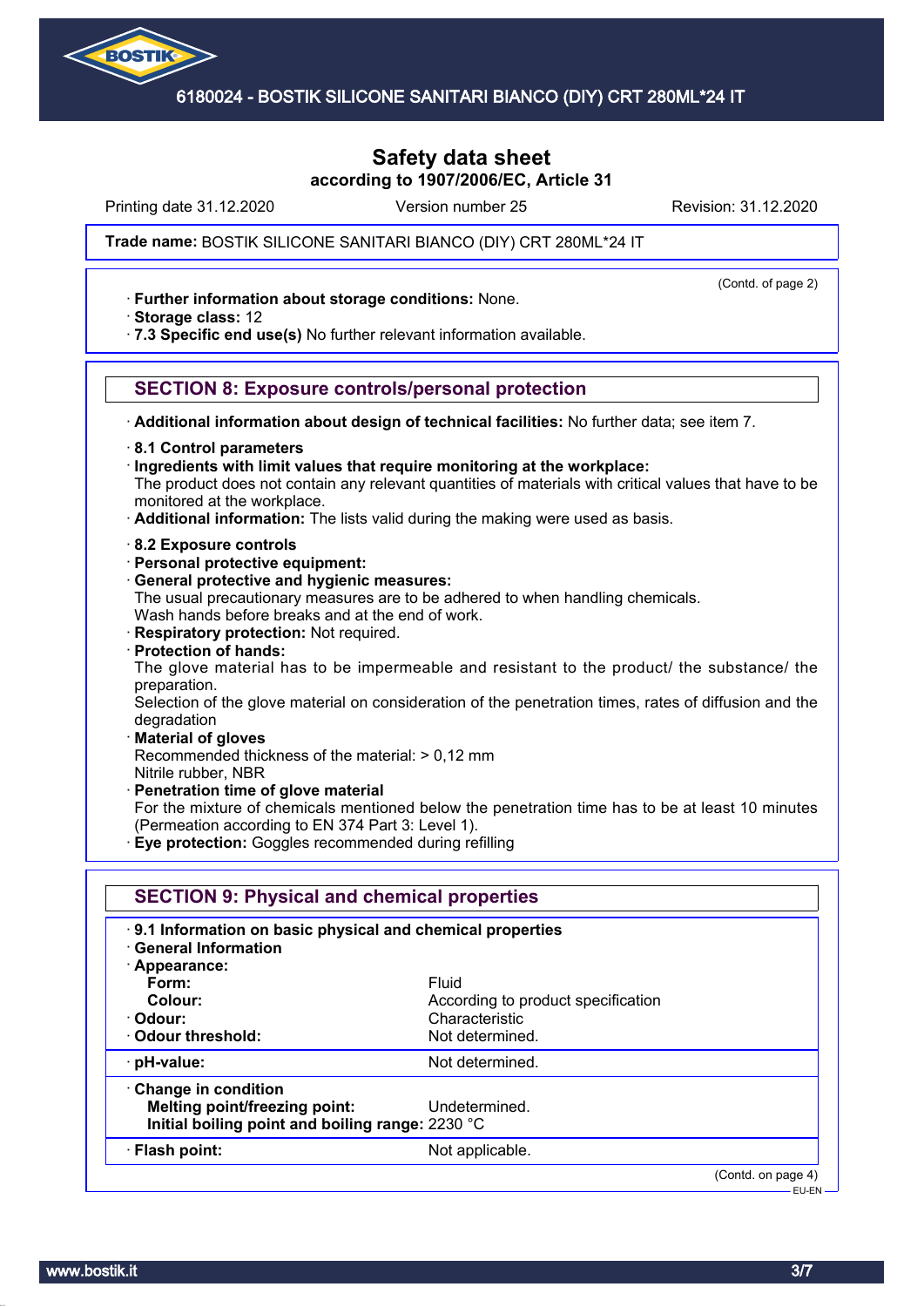

## **Safety data sheet according to 1907/2006/EC, Article 31**

Printing date 31.12.2020 **Revision: 31.12.2020** Version number 25 Revision: 31.12.2020

#### Trade name: BOSTIK SILICONE SANITARI BIANCO (DIY) CRT 280ML\*24 IT

|                                                                                               | (Contd. of page 3)                                                                                                                                                             |
|-----------------------------------------------------------------------------------------------|--------------------------------------------------------------------------------------------------------------------------------------------------------------------------------|
| Flammability (solid, gas):                                                                    | Not applicable.                                                                                                                                                                |
| · Ignition temperature:                                                                       | $>370$ °C                                                                                                                                                                      |
| <b>Decomposition temperature:</b>                                                             | Not determined.                                                                                                                                                                |
| · Auto-ignition temperature:                                                                  | Product is not selfigniting.                                                                                                                                                   |
| <b>Explosive properties:</b>                                                                  | Product does not present an explosion hazard.                                                                                                                                  |
| <b>Explosion limits:</b><br>Lower:<br>Upper:                                                  | Not determined.<br>Not determined.                                                                                                                                             |
| · Vapour pressure:                                                                            | Not determined.                                                                                                                                                                |
| · Density at 20 °C:<br><b>Relative density</b><br>· Vapour density<br><b>Evaporation rate</b> | $0.97$ g/cm <sup>3</sup><br>Not determined.<br>Not determined.<br>Not determined.                                                                                              |
| · Solubility in / Miscibility with<br>water:                                                  | Not miscible or difficult to mix.                                                                                                                                              |
| · Partition coefficient: n-octanol/water:                                                     | Not determined.                                                                                                                                                                |
| · Viscosity:<br><b>Dynamic:</b><br>Kinematic:                                                 | Not determined.<br>Not determined.                                                                                                                                             |
| · Solvent content:                                                                            |                                                                                                                                                                                |
| <b>Solids content:</b><br>⋅ 9.2 Other information                                             | 62.0%<br>All relevant physical data were determined for the<br>mixture. All non-determined data are not measurable or<br>not relevant for the characterization of the mixture. |

### **SECTION 10: Stability and reactivity**

- · **10.1 Reactivity** No further relevant information available.
- · **10.2 Chemical stability**
- · **Thermal decomposition / conditions to be avoided:**
- No decomposition if used according to specifications.
- · **10.3 Possibility of hazardous reactions** No dangerous reactions known.
- · **10.4 Conditions to avoid** No further relevant information available.
- · **10.5 Incompatible materials:** No further relevant information available.
- · **10.6 Hazardous decomposition products:** No dangerous decomposition products known.

## **SECTION 11: Toxicological information**

· **11.1 Information on toxicological effects**

· **Acute toxicity** Based on available data, the classification criteria are not met.

· **Primary irritant effect:**

· **Skin corrosion/irritation** Based on available data, the classification criteria are not met.

(Contd. on page 5) EU-EN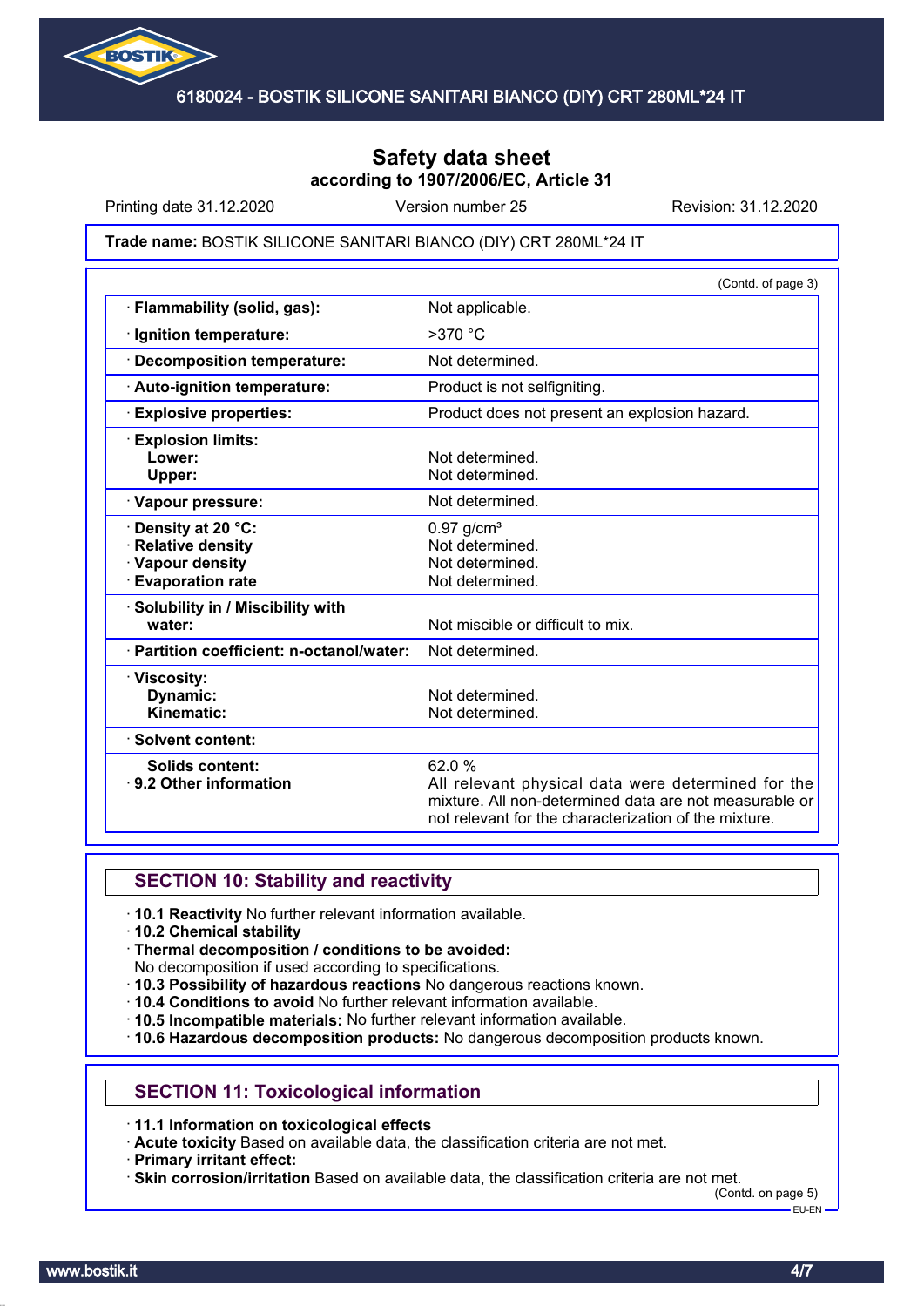

## **Safety data sheet according to 1907/2006/EC, Article 31**

Printing date 31.12.2020 **Revision: 31.12.2020** Version number 25 Revision: 31.12.2020

Trade name: BOSTIK SILICONE SANITARI BIANCO (DIY) CRT 280ML\*24 IT

(Contd. of page 4)

- · **Serious eye damage/irritation** Based on available data, the classification criteria are not met. · **Respiratory or skin sensitisation** Based on available data, the classification criteria are not met.
- · **Acute effects (acute toxicity, irritation and corrosivity)** Not applicable.
- · **Sensitisation** Not applicable.
- · **Repeated dose toxicity** Not applicable.
- · **CMR effects (carcinogenity, mutagenicity and toxicity for reproduction)**
- · **Germ cell mutagenicity** Not applicable.
- · **Carcinogenicity** Based on available data, the classification criteria are not met.
- · **Reproductive toxicity** Based on available data, the classification criteria are not met.
- · **STOT-single exposure** Based on available data, the classification criteria are not met.
- · **STOT-repeated exposure** Based on available data, the classification criteria are not met.
- · **Aspiration hazard** Based on available data, the classification criteria are not met.

## **SECTION 12: Ecological information**

- · **12.1 Toxicity**
- · **Aquatic toxicity:** No further relevant information available.
- · **12.2 Persistence and degradability** No further relevant information available.
- · **12.3 Bioaccumulative potential** No further relevant information available.
- · **12.4 Mobility in soil** No further relevant information available.
- · **Additional ecological information:**
- · **General notes:**

Water hazard class 1 (German Regulation) (Self-assessment): slightly hazardous for water Do not allow undiluted product or large quantities of it to reach ground water, water course or sewage system.

- · **12.5 Results of PBT and vPvB assessment**
- · **PBT:** Not applicable.
- · **vPvB:** Not applicable.
- · **12.6 Other adverse effects** No further relevant information available.

## **SECTION 13: Disposal considerations**

- · **13.1 Waste treatment methods**
- · **Recommendation**

Must not be disposed together with household garbage. Do not allow product to reach sewage system.

Disposal must be made according to official regulations.

- · **Uncleaned packaging:**
- · **Recommendation:**

Packagings that may not be cleansed are to be disposed of in the same manner as the product.

## **SECTION 14: Transport information**

· **14.1 UN-Number**

ADR/ADN, IMDG, IATA not regulated

-

(Contd. on page 6) EU-EN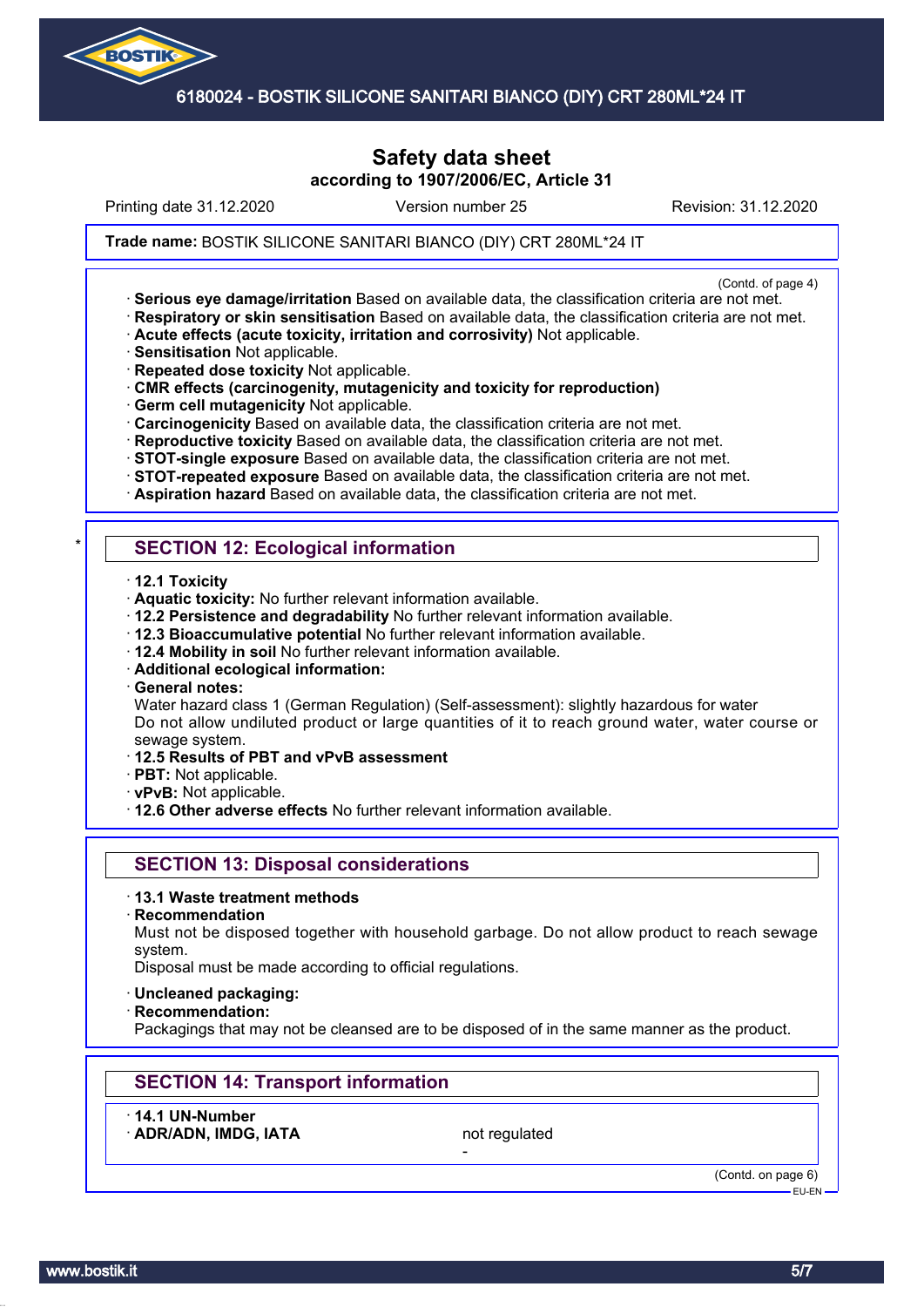

## **Safety data sheet according to 1907/2006/EC, Article 31**

Printing date 31.12.2020 **Revision: 31.12.2020** Version number 25 Revision: 31.12.2020

#### Trade name: BOSTIK SILICONE SANITARI BIANCO (DIY) CRT 280ML\*24 IT

|                                                                            | (Contd. of page 5)                                                                                                                                                  |
|----------------------------------------------------------------------------|---------------------------------------------------------------------------------------------------------------------------------------------------------------------|
| $\cdot$ ADN                                                                | not regulated                                                                                                                                                       |
| 14.2 UN proper shipping name<br>· ADR/ADN, ADN, IMDG, IATA                 | not regulated                                                                                                                                                       |
| 14.3 Transport hazard class(es)                                            |                                                                                                                                                                     |
| · ADR/ADN, ADN, IMDG, IATA<br>· Class                                      | not regulated                                                                                                                                                       |
| 14.4 Packing group<br>· ADR/ADN, IMDG, IATA                                | not regulated                                                                                                                                                       |
| 14.5 Environmental hazards:<br>· Marine pollutant:                         | No                                                                                                                                                                  |
| 14.6 Special precautions for user                                          | Not applicable.                                                                                                                                                     |
| 14.7 Transport in bulk according to Annex II<br>of Marpol and the IBC Code | Not applicable.                                                                                                                                                     |
| · Transport/Additional information:                                        | Not dangerous according to the above<br>specifications.                                                                                                             |
| $\cdot$ IMDG<br>· Remarks:                                                 | Under certain conditions substances in Class 3<br>(flammable liquids) can be classified in<br>packinggroup III.<br>See IMDG, Part 2, Chapter 2.3, Paragraph 2.3.2.2 |
| · UN "Model Regulation":                                                   | not regulated                                                                                                                                                       |

### **SECTION 15: Regulatory information**

- · **15.1 Safety, health and environmental regulations/legislation specific for the substance or mixture**
- · **Directive 2012/18/EU**
- · **Named dangerous substances ANNEX I** None of the ingredients is listed.
- · **DIRECTIVE 2011/65/EU on the restriction of the use of certain hazardous substances in electrical and electronic equipment – Annex II**
- None of the ingredients is listed.
- · **15.2 Chemical safety assessment:** A Chemical Safety Assessment has not been carried out.

#### **SECTION 16: Other information**

This information is based on our present knowledge. However, this shall not constitute a guarantee for any specific product features and shall not establish a legally valid contractual relationship.

#### · **Relevant phrases**

H304 May be fatal if swallowed and enters airways.

(Contd. on page 7) EU-EN